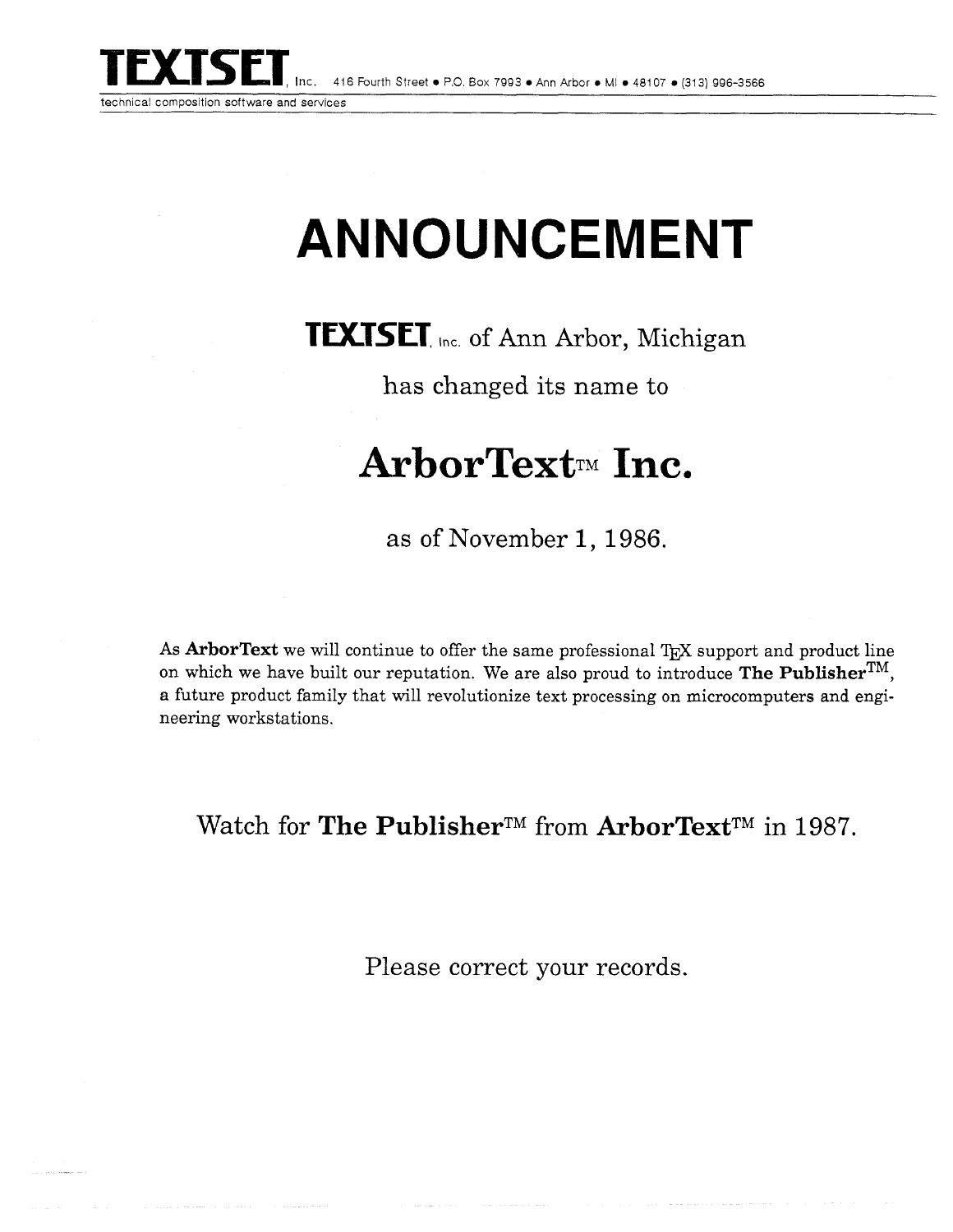## COMMITTED.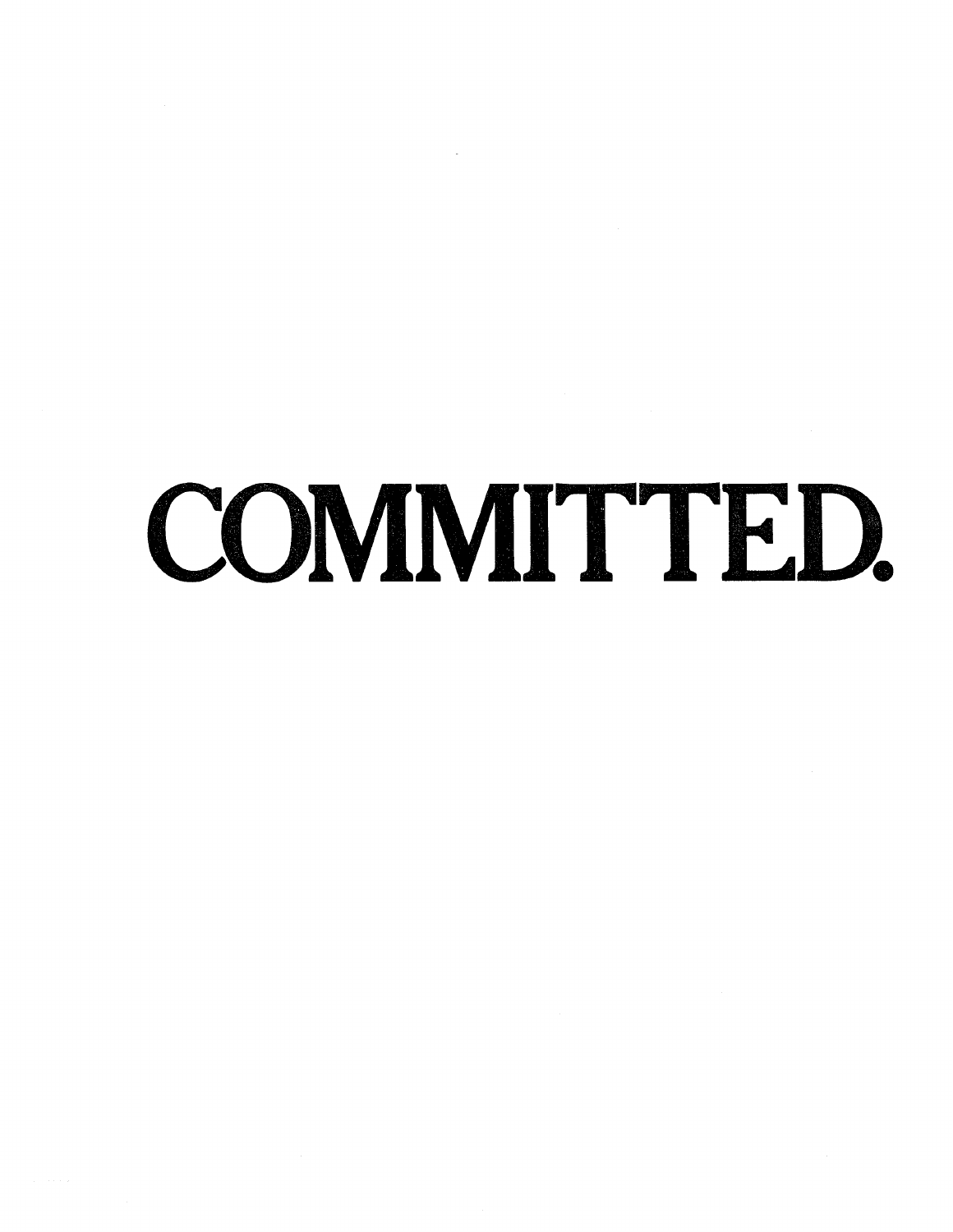At Addison-Wesley, being committed starts with our TEX products—MicroTEX v1.5A1 for MS-DOS and TEXTURES" for the Macintosh. When it comes to speed, number of features, compatibility and service, we've got the leaders.

We also work with the leaders: Don Knuth, David Fuchs, Kellerman and Smith, Leslie Lamport, and Bigelow and Holmes. The best minds in the business.

When it comes to service and support, we're committed to excellence. Just ask our customers: IBM, Hewlett Packard, Shell, Anheuser Busch, MIT, Stanford, Cal Tech, Sandia Labsto name a few.

Or ask the companies that co-market with us: Textset, Imagen, Talaris, Computer Composition Corporation and ASCII.

Let us show you how committed we really are. Call us and we'll put the power of TEX on your desktop today. Call (617) 944-6795.

## **4.** ADDISON-WESLEY

EMS Division, Reading, Mass. 01867 Site Licensing, Network Licensing, Training, Service and Support.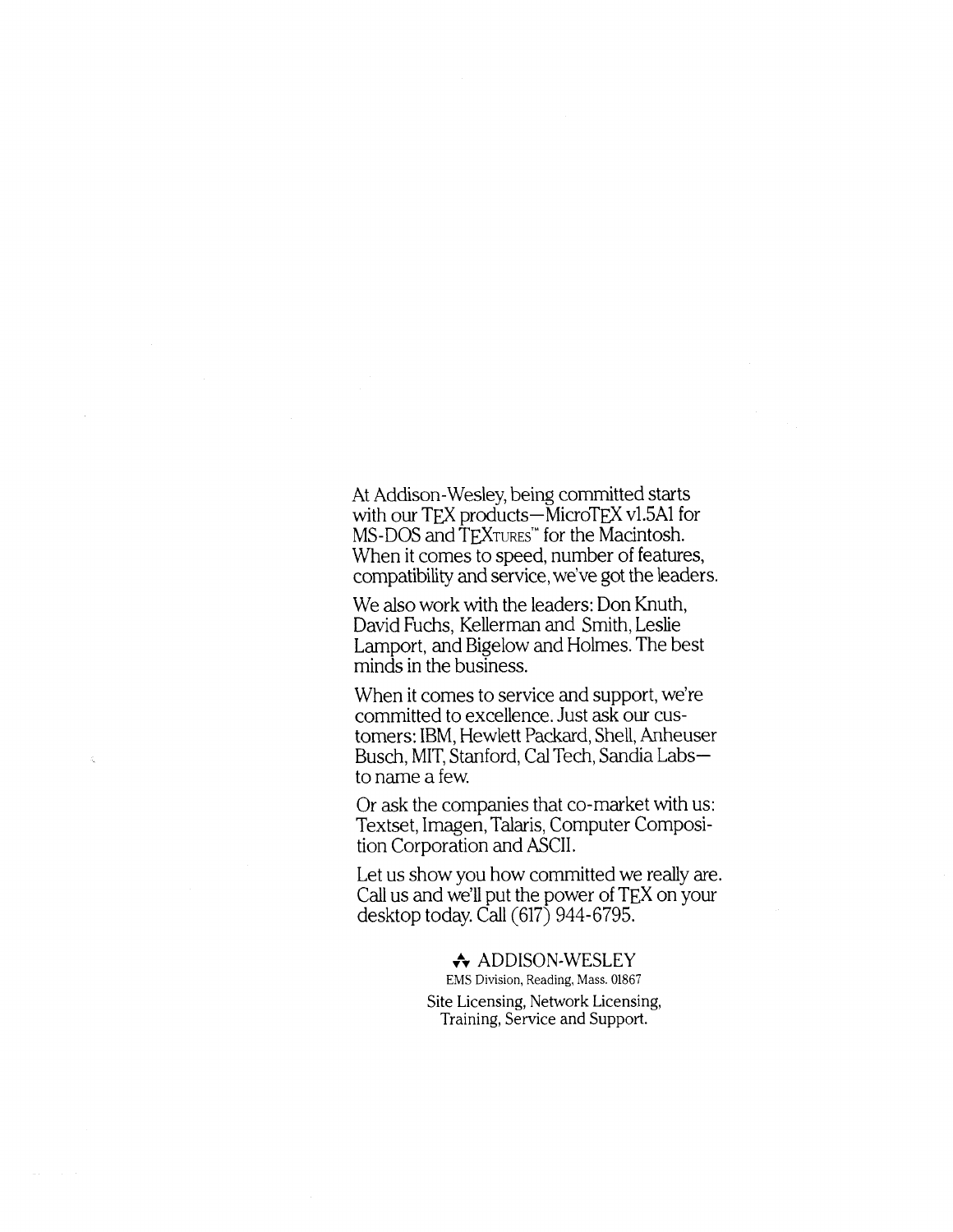## **TEX-Related Publications Available from TUG**

For prices and ordering instructions, see separate order form. Current forms may be obtained by writing to TUG, P. 0. Box 9506, Providence, RI 02940, U.S.A., or calling (401) 272-9500, ext. 232.

**Computers and Typesetting** by Donald E. Knuth A hardcover library of five volumes containing the authoritative documentation on TEX and METAFONT. Volumes A-E are described below.

Published by Addison-Wesley Publishing Co., Inc., Reading, Mass., 1986.

**The TEXbook** by Donald E. Knuth From the cover: "TEX represents the state-of-the-art in computer typesetting. It is particularly valuable where the document, article, or book to be produced contains a lot of mathematics, and where the user is concerned about typographic quality. TEX software offers both writers and publishers the opportunity to produce technical text, in an attractive form, with the speed and efficiency of a computer system.

"Novice and expert users alike will gain from The  $T_{\rm E}X$ book the level of information they seek. ... The novice need not learn much about TFX to prepare a simple manuscript with it. But for the preparation of more complex documents, The  $T_{F}X$ book contains all the detail required."

Volume A of **Computers and Typesetting.**  Published jointly by Addison-Wesley Publishing Co., Inc., Reading, Mass., and American Mathematical Society, Providence, R.I., 1986 edition. (Also available in softcover.)

**TEX: The Program** by Donald E. Knuth From the introduction: "The main purpose of the... program is to explain the algorithms of  $TFX$ as clearly as possible. As a result, the program will not necessarily be very efficient when a particular Pascal compiler has translated it into a particular machine language. However, the program has been written so that it can be tuned to run efficiently in a wide variety of operating environments by making comparatively few changes. Such flexibility is possible because the documentation. . . is written in the WEB language, which is at a higher level than Pascal; the preprocessing step that converts WEB to Pascal is able to introduce most of the necessary refinements. Semi-automatic translation to other languages is also feasible, because the program.. .does not make extensive use of features that are peculiar to Pascal."

Volume B of **Computers and Typesetting.**  Published by Addison-Wesley Publishing Co., Inc., Reading, Mass., 1986.

**The** METAFONTbook by Donald E. Knuth From the preface: "METAFONT is a system for the design of alphabets suited to raster-based devices that print or display text. The characters [used to set the book] were all designed with METAFONT, in a completely precise way; and they were developed rather hastily by the author of the system, who is a rank amateur at such things. It seems clear that further work with METAFONT has the potential of producing typefaces of real beauty. This manual has been written for people who would like to help advance the art of mathematical type design."

Volume C of **Computers and Typesetting.**  Published jointly by Addison-Wesley Publishing Co., Inc., Reading, Mass., and American Mathematical Society, Providence, R.I., 1986; available Summer '86. (Also available in softcover.)

METAFONT: **The Program** by Donald E. Knuth The complete source code for METAFONT.

Volume D of **Computers and Typesetting.**  Published by Addison-Wesley Publishing Co., Inc., Reading, Mass., 1986; available Summer '86.

**Computer Modern Typefaces** by Donald E. Knuth This reference work contains the full METAFONT descriptions of the letters and symbols which comprise the Computer Modern family of typefaces. The preface to an earlier report on this subject stated, "It is hoped that some readers will be inspired to make similar definitions of other important families of fonts. The bulk of this [document] consists of.. . METAFONT programs for the various symbols needed, and as such it is pretty boring, but there are some nice illustrations."

Volume E of **Computers and Typesetting.**  Published by Addison-Wesley Publishing Co., Inc., Reading, Mass., 1986; available Summer '86.

### **TUGBOAT**

TUGboat is the newsletter of the TFX Users Group. It contains communications from the Stanford T<sub>E</sub>X Project; articles of interest to installers and users of TEX and METAFONT; reports of activity at distribution centers and user sites; macros, problems, questions and answers; a calendar of TEX and TUG-related events; and official TUG business.

Three issues are planned for 1987. Memberships and subscriptions are accepted on a calendar-year basis only. All back issues are available.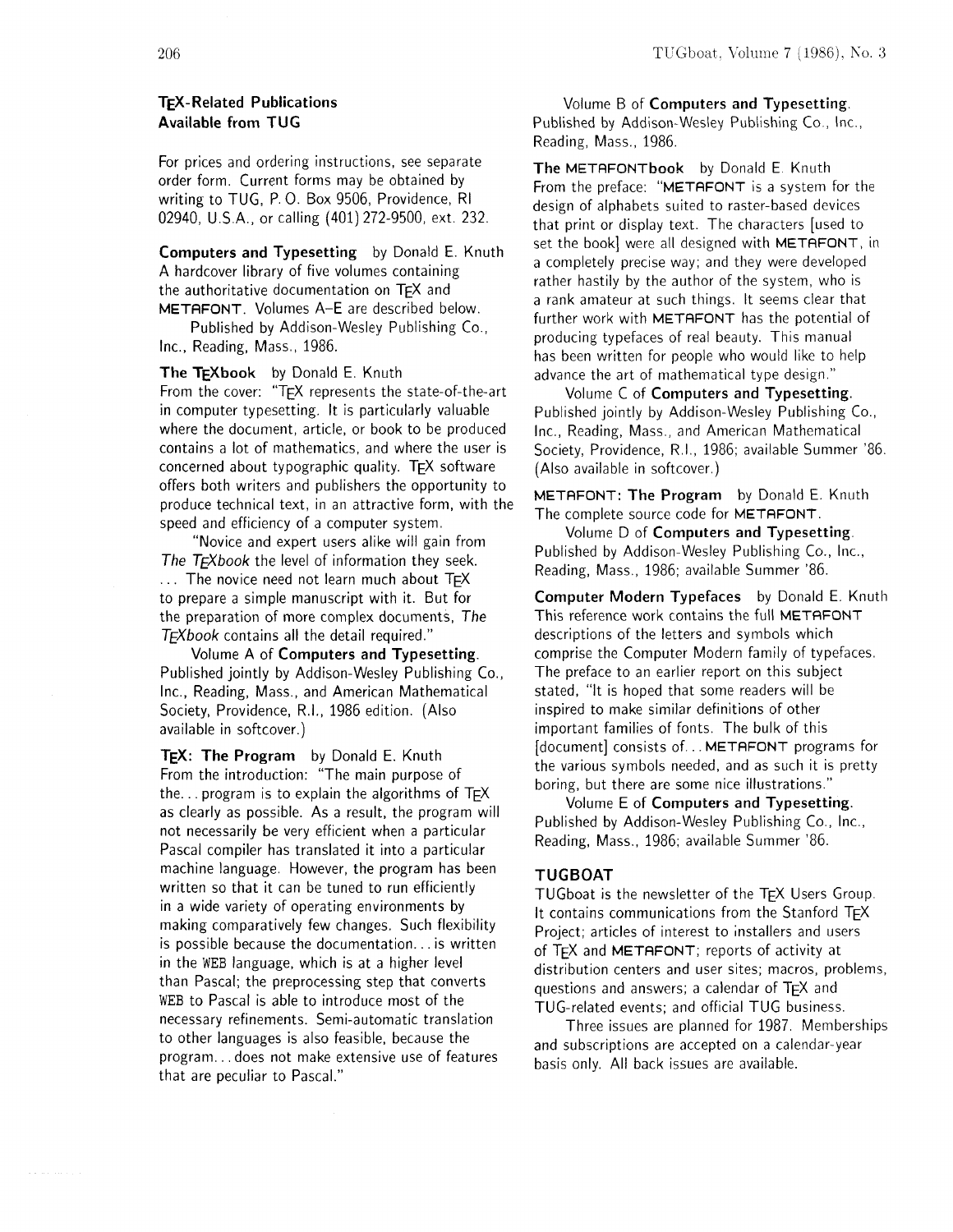### First Grade TEX: A Beginner's TEX Manual by Arthur L. Samuel

From the introduction: "This is an introductory ready-reference  $T$  $F$  $X82$  manual for the beginner who would like to do First Grade TFX work. Only the most basic features of the TEX system are discussed in detail. Other features are summarized in an appendix and references are given to the more complete documentation available elsewhere."

Originally published as Stanford Computer Science Department Report No. STAN-CS-83-985. Reprinted with permission and distributed by TUG.

The Joy of TEX by Michael Spivak This is the user's guide for  $AMS$ -TEX, an extension of Donald Knuth's typesetting program  $TeX. A MS-TFX$ and The Joy of  $T_F X$  were written to allow simplified input of mathematical material, and to permit the output to be formatted according to various preset style specifications. Use of  $AMS$ -TEX requires no expertise in mathematics or in computer science; it requires no more than that TFX itself be available.

Published by the American Mathematical Society, Providence, R.I., 1986.

### L<sup>AT</sup>EX: A Document Preparation System by Leslie Lamport

From the preface: "The LATEX document preparation system is a special version of Donald Knuth's TFX program. ... LATEX adds to TEX a collection of commands that simplify typesetting by letting the user concentrate on the structure of the text rather than on formatting commands. In turning TEX into LATEX, I have tried to convert a highly-tuned racing car into a comfortable family sedan. The family sedan isn't meant to go as fast as a racing car or be as exciting to drive, but it's comfortable and gets you to the grocery store with no fuss. However, the LATEX sedan has all the power of TEX hidden under its hood, and the more adventurous driver can do everything with it that he can with TEX."

Published by Addison-Wesley Publishing Co., Inc., Reading, Mass., 1985.

An Introduction to LATEX by Michael Urban From the introduction: "This paper is intended to introduce you to the  $\text{ATEX}$  document preparation system, and to get you working with LATEX as fast as possible. It is not a complete reference work on LATEX. "

Originally prepared for the TRW Software Productivity Project, 1986. Reprinted with permission and distributed by TUG.

### **LATEX Command Summary** by L. Botway and C. Biemesderfer

Introduction: "This summary ostensibly represents PTEX control sequences for the software implemented at STScl [Space Telescope Science Institute] as of December 6, 1985 (TEX 1.3, LATEX 2.08)."

Originally prepared for internal use at STScl; reprinted with permission and distributed by TUG.

## **WAX** Language-Sensitive Editor (LSEDIT) Quick Reference Guide for use with the IPTEX Environment

From the statement of scope and intent: "This guide presents information about the Language-Sensitive Editor (LSEDIT) and the environment defined for LATEX. It is a supplement to the VAX Language-Sensitive Editor User's Guide and LATEX. A Document Preparation System. User's Guide & Reference Manual. This guide acts as a summary and memory refresher for the commands and functions covered in [these manuals]. It is not intended to replace either of [them]."

Originally prepared for internal use at Lear Siegler, Inc., Instrument Division, Grand Rapids, Michigan; reprinted by permission and distributed by TUG.

Proceedings of the First European Conference on TEX for Scientific Documentation, Como, Italy, May 16-17, 1985 Dario Lucarella, Editor From the preface: "The aim of the Conference was to provide a state-of-the-art survey of current research activities and the latest applications that are growing around  $TFX$ . The topics covered  $\ldots$  concern the following fields: Documentation systems based on TEX; TEX as a tool for authors; Customization of TEX for non-English languages; Hyphenation; Standardization problems; Facilities for interactive entering and retrieving of formulae; METAFONT and font design; Implementation of T<sub>F</sub>X, METAFONT and drivers." All papers are in English.

Published by Addison-Wesley Publishing Co., Inc., Reading, Mass., 1985.

Mathematics into Type by Ellen Swanson This book covers the publication of mathematics from manuscript to printed book or journal, with emphasis on the preparation of copy for the compositor and the proofreading and makeup of the publication. It will be useful to the author who is directly concerned in the editing of his book, and it should benefit any author who is preparing a manuscript for publication.

Published by the American Mathematical Society, Providence, R.I., 1982.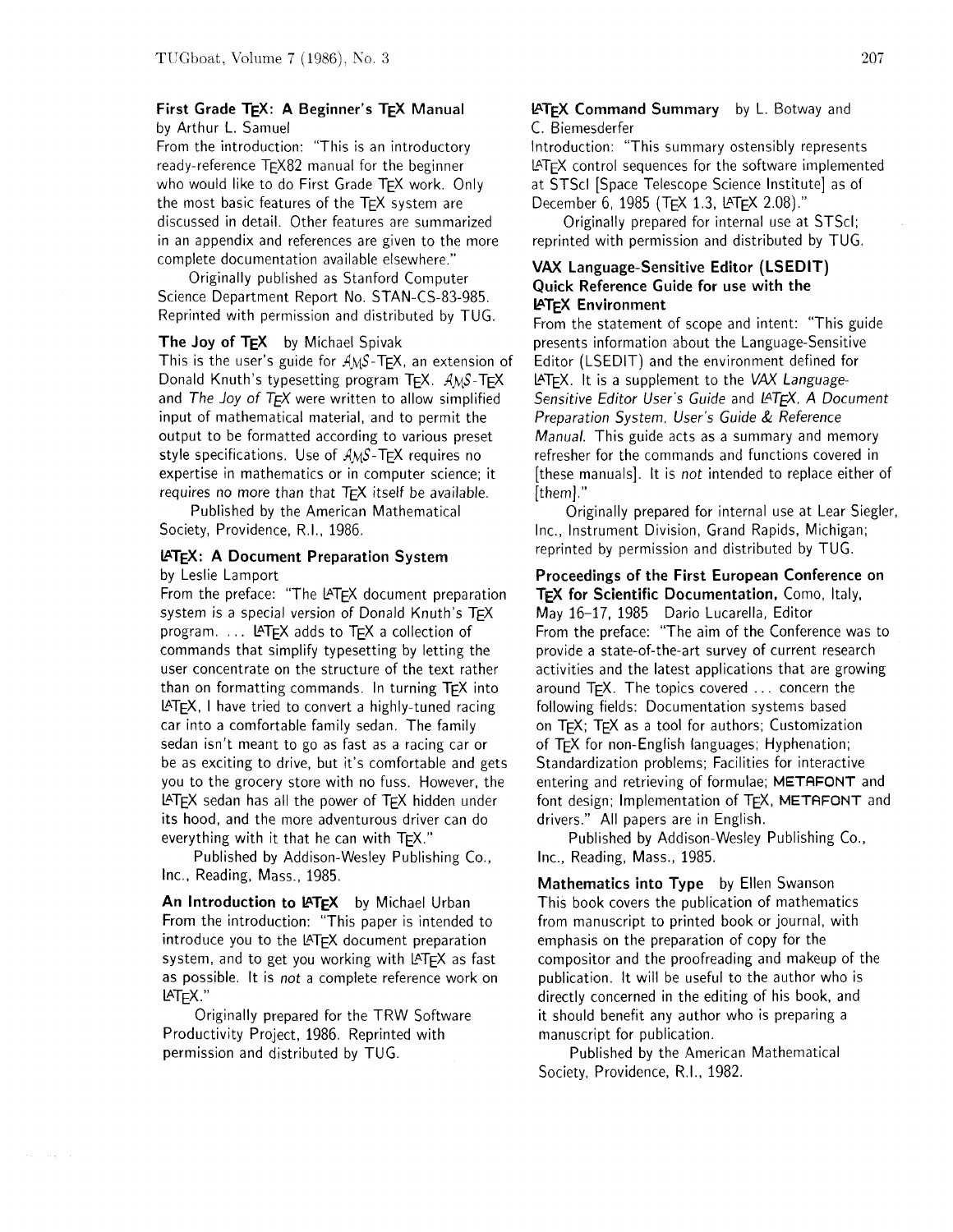$\sum_{i=1}^{n}$  $\lesssim$ 

Available Now!  $MacTeX^T$ A complete typesetting system for the Macintosh Plus MacT<sub>E</sub>X is the first full version of T<sub>E</sub>X available for the Macintosh Plus computer. A full implementation,

it includes both the PLAIN and LATEX macro packages with LaserWriter and LaserWriter Plus fonts and the standard TEX fonts. With the package, you also get INITEX and all the sources for the macro packages PLAIN and IAT<sub>E</sub>X. With this you can generate your own format files on top of an already existing one, or create a completely new one and select it for loading. And MacT<sub>EX</sub> has passed the "T<sub>EX</sub> torture test", so you can be sure that the output you get is to the exacting  $T_F X$  standards.

MacTEX is more than TEX itself. It also contains a built-in multiple file editor and a screen previewer which lets you view the output before printing. Also in the program is the LaserWriter AppleTalk driver to print on a LaserWriter, LaserWriter Plus or any other AppleTalk printer such as a Linotronic 300 (a 2,540 dot per inch laser typesetter). This means that you'll never have to leave the program.

MacTEX will also let you send POSTSCRIPT directly thus allowing effects such as grey text or rotated text. (As you can see above, "Available Now!" is rotated 25 degrees, yet it was set using  $T<sub>F</sub>X$ .) You can also include POSTSCRPT text files or MacPaint files for graphics. The example on the right was included in printing and the text file containing the POSTSCRIPT code was created using  $MacTrX's built-in editor.$ 

MacTFX supports all the LaserWriter and LaserWriter Plus fonts such as ITC Avant Garde Gothic, ITC Bookman, **Courier,** Helvetica, Helvetica-Narrow, New Century Schoolbook, Palatino, Σψμβολ (Symbol), Times-Roman, *Zap\_fChncery* **Medium** *Italic,* and #@a\* **WS+!@@VA**  (Zapf Dingbats) with bold, *italic* and *bold-italic* for most of the fonts. As well, five LAT<sub>E</sub>X fonts and three math fonts, *amsy, ammi,* and *amex*, are included for full math typesetting and have been converted from pixels into outline form allowing them to be scaled to any size without seeing jagged edges on the letters.

- . Editor: Standard mouse-driven Macintosh text editor with Cut, Copy, Paste, Clear plus Find, Find Same, Replace, Replace All, and Goto Line.
- . **T<sub>F</sub>X:** Standard T<sub>E</sub>X with on-screen buttons for error handling.
- . Previewer: Goto previous page, next page or jump to one at random. View full page (3:l reduction), full size (1:l) or double size (1:2). Dump the page image to an ImageWriter for proofing.
- . Printer: Print the *.dvi* file on any LaserWriter on AppleTalk, or download a POSTSCRIPT file. You may also save the *.dvi* file as a POSTSCRIPT text file and download it later.

Also available: French MacT<sub>E</sub>X, containing complete hyphenation tables for the French language. Font Metric files **(.tfm** files) for other downloadable Adobe Fonts.

**Order** Now: American Express accepted.

*FTL systems Znc.*  (416) 487-2142 234 Eghton Ave. E., Suite *2435*  Toronto, Ontario<br>Canada M4P 1K M4P 1K5

MacT<sub>E</sub>X is a trademark of FTL systems Inc. **TEX** is a trademark of the American Mathematical Society.<br>PostTextPr is a trademark of Adobe Systems Incorporated. **The action of the Interval Society** Linotronic is a trademark

ITC Avant Garde Gothic, ITC Bookman, FC Zapf Chancery, and FC Zapf Dingbats are trademarks of International Typeface Corporation. Macintosh, Macintosh Plus, MacPaint, LaserWriter, LaserWriter Plus, AppleTalk and ImageWriter are trademarks of Apple Computer Inc. This page was set using only MacTEX and printed on a LaserWriter Plus.

PosrScRIPT is a trademark of Adobe Systems Incorporated. Helvetica, Palatino, and **rimes** are trademarks of Allied Corporation.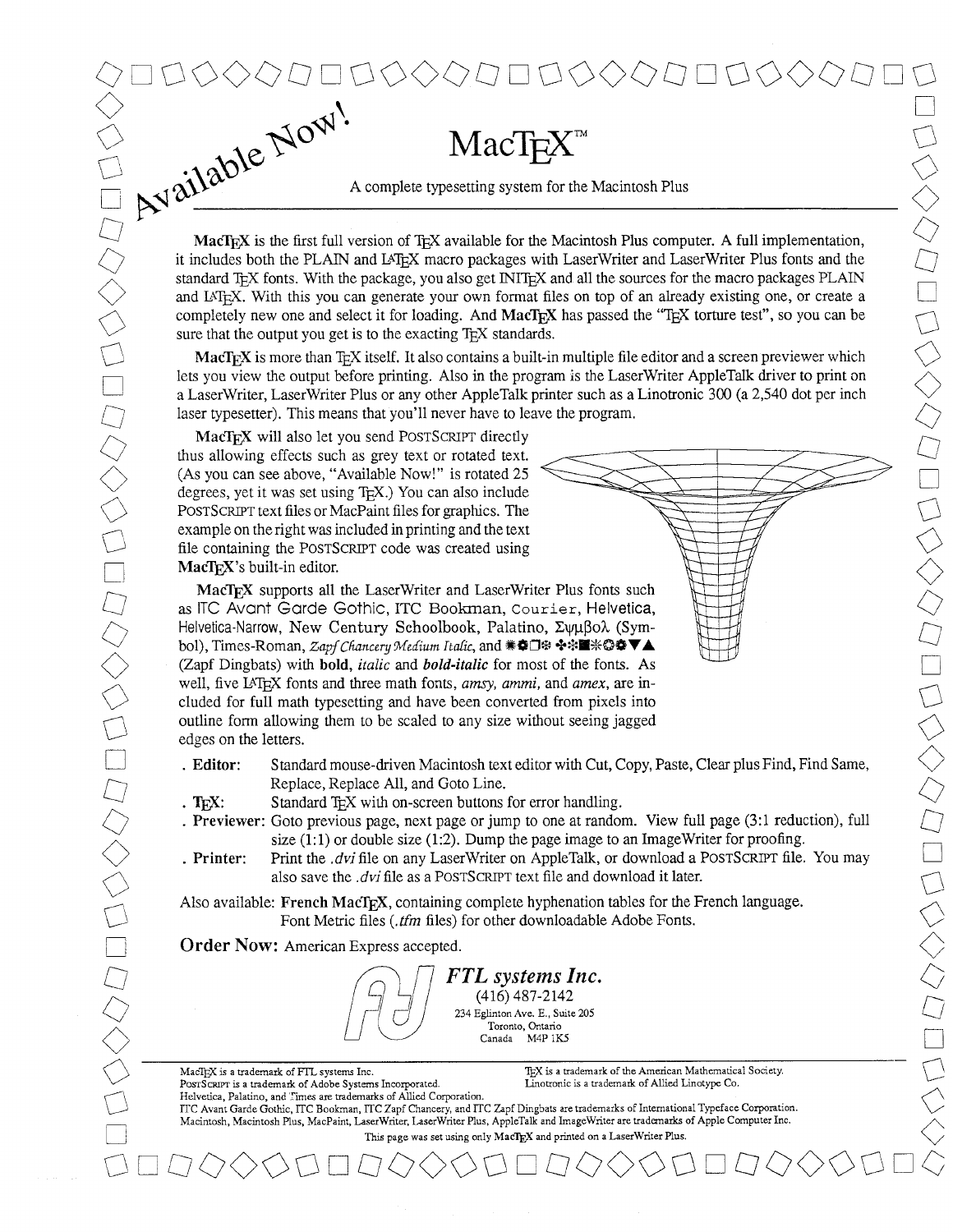# COMPLETE SERVICES

## *Math and Technical ook Publishers* . . .

If you are creating your book files with  $T_F X$ , Computer Composition Corporation can now offer the following services:

- Converting  $T<sub>F</sub> X DVI$  or source files to the fully paginated typeset page in either Computer Modern (from DVI files) or true Times Roman typefaces (from source files).
- Providing 300 dpi laser-printed page proofs (when source files are submitted) which simulate the typeset page exactly.
- Keyboarding services, from traditionally-prepared manuscripts via the  $T<sub>E</sub>X$  processing system.
- Camera work services, including half-tone, line-art, screens, and full page negatives.

*Call or write us for sample pages in both Computer Modern and Times Roman.* 

COMPUTER COMPOSITION CORPORATION<br>1401 West Girard • Madison Heights, Michigan 48071 • (313) 545-4330 1401 WEST GIRARD . MADISON HEIGHTS, MICHIGAN 48071 .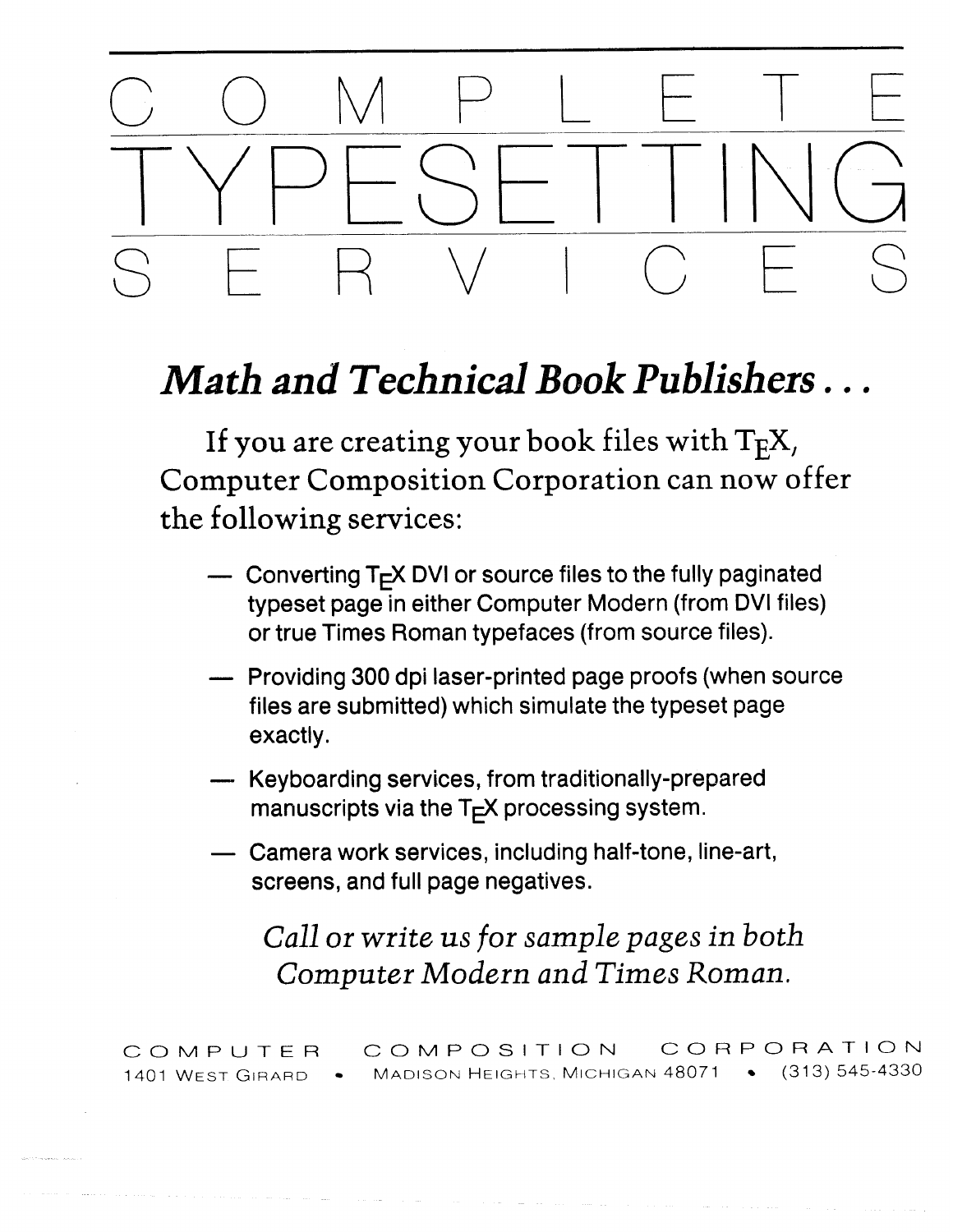## MACROTEX:

A TFX toolkit. An extensive set of macros that function in a Plain T<sub>E</sub>X environment.  $\Box$ The functionality of a full macro package  $\Box$ without restricting your complete access to T<sub>EX</sub>. Compatible with preexisting macros or macros yet to be designed.

 $\begin{picture}(180,190)(0,0) \put(0,0){\line(1,0){10}} \put(15,0){\line(1,0){10}} \put(15,0){\line(1,0){10}} \put(15,0){\line(1,0){10}} \put(15,0){\line(1,0){10}} \put(15,0){\line(1,0){10}} \put(15,0){\line(1,0){10}} \put(15,0){\line(1,0){10}} \put(15,0){\line(1,0){10}} \put(15,0){\line(1,0){10}} \put(15,0){\line(1,0){10}} \put(15,$  $\Diamond$  Cross Referencing  $\Diamond$  Symbolic names for Equations  $\Diamond$  Bibliography production  $\Diamond$  Paper, Letter Formats  $\lozenge$  Autonumbering Chapters, Sections, Equations, Figures  $\Diamond$  Figure macros  $\Diamond$  Margin notes Inserts: double column, partial page  $\diamond$  Itemization, automatically numbered or lettered Table Macros  $\Diamond$  Diagonal lines  $\Diamond$ <br>ond shapes of any size or slant  $\Diamond$  And many more... Diamond shapes of any size or slant

 $\overline{a}$ 

Documentation includes directions for MACROTEX use as well as the complete MACROTEX code annotated with suggestions for customization. Diskette included for PC or Macintosh users.

Price: \$50 for individual users, site license available for multiple users. Please write or call for complete descriptive brochure and order form.

 $\mathrm{T}_{\mathrm{E}}$ Xnology, Inc.  $\frac{\Box}{\Box}$ 

*Am.y* Hen drickson, *Consultant*  57 Longwood Avenue, Brookline, MA 0214G (61 7) 738-8029 Custom Macro Writing Instruction Book Production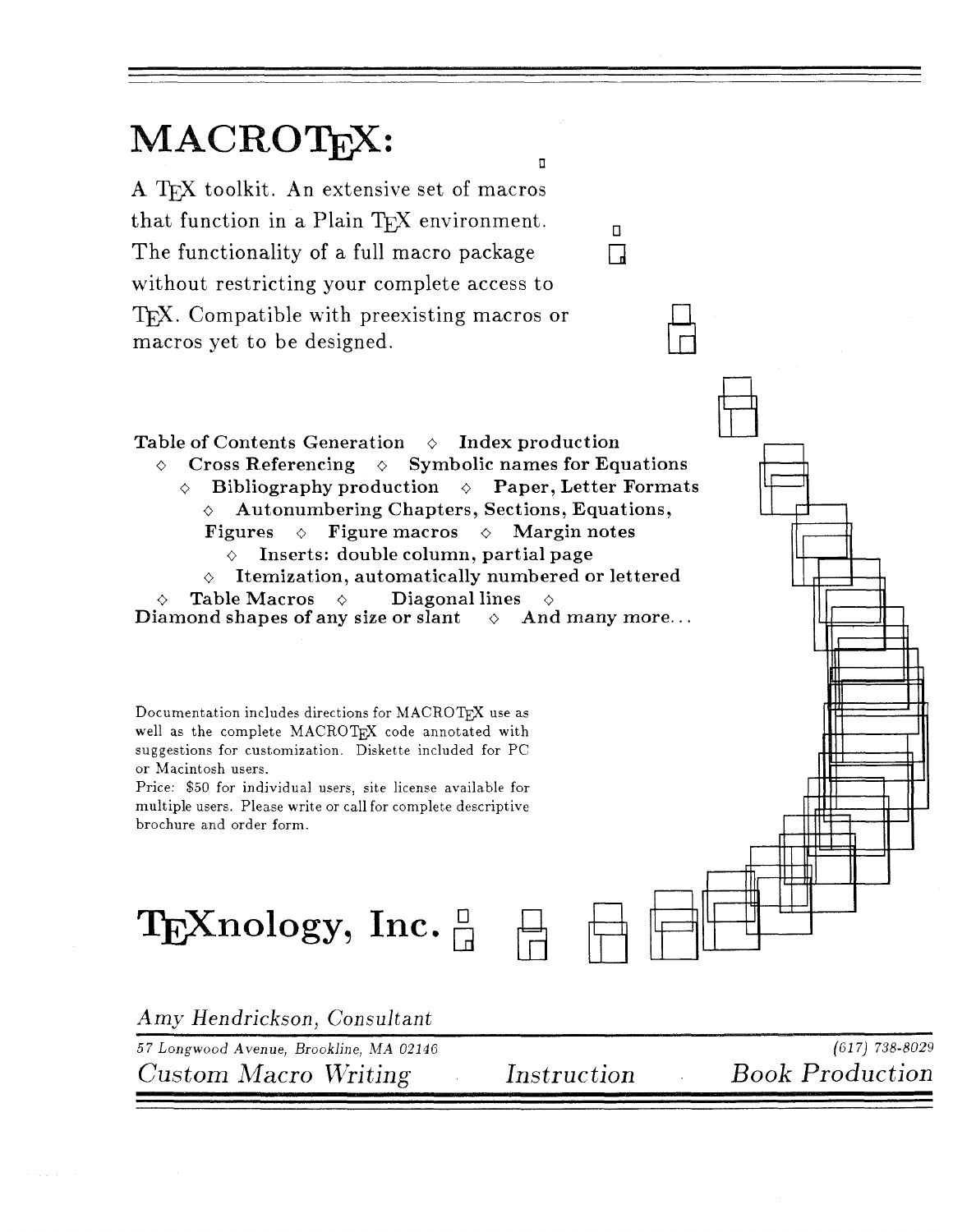## $Personal$  Now for the PC!  $T<sub>F</sub>X 2.0, METAFONT 1.0!$

 $~1\mathrm{nc}$   $~\ldots$  now offers a list of software, fonts and hardware so that we can be your complete T $\cancel{F}X$  outfitter for PC and AT workstations. We have joined forces with Textset,  $n^2$  Computer Consultants, the Metafoundry, FTL Systems, and Aurion Technology to bring you these products:

## SOFTWARE:

- $\mathrm{PCT_F}\!\mathrm{X}^{\circledR}$  A full TFX82, version 2.0, including INITEX, LATEX 2.09, LATEX User's Guide,  $A_MS$ -T<sub>F</sub>X, and Mike Spivak's PCT<sub>F</sub>X Manual and VANILLA macro package.
- $33\%$  faster than version 1.01! Runs LT<sub>F</sub>X in 512K RAM!  $\$249.$
- $\mathbf{PC}.\mathbf{MF}$  A full METAFONT, version 1.0, for the PC/XT, AT and compatibles. Implemented by Doug Henderson, METAFONT coordinator for TUG. Includes The METAFONTbook and a complete set of Computer Modern typeface description files. Useful for scaling existing fonts and creating new ones. **\$195.**
- P CD OT Device drivers for dot-matrix printers. **\$95. each.**
- ${\bf PCLaser}$  Device drivers for laser printers, including HP LaserJet Plus and PostScript devices. **\$175.** to **\$225. each.**
- **Preview** Textset's popular Preview for the PC, now with a host of new features, including side-by-side page viewing and vertical scrolling through a document. **\$175.**
- $\mathbf{MAXview}$  A new screen preview program, written by Max Diaz of Aurion Technology. This program has a good basic set of features and works with **13** different graphics adapters, including CGA, EGA and Hercules. **\$125.**
- $\textbf{DVISCRN}$  A new screen preview program from  $n^2$  Computer Consultants. This program also has a good basic set of features, and works with a variety of graphics adapters, including CGA, EGA and Hercules. **\$125.**
- $\mathbf{MacTrX}$  T<sub>F</sub>X for the Macintosh, from FTL Systems. Includes Editor, Preview and PostScript driver. \$750. plus \$100. for each additional license.

## FONTS:

 $\bf{MF\;Medley}$  – Chel fonts (Computer Helvetica, shown here), and Copperplate, Black Letter and Schoolbook headline fonts. **\$100.** 

## HARDWARE:

Cordata Laser Printer Includes PCT<sub>E</sub>X, driver and fonts. Only \$2995. JLASER Makes any Canon LBP-CX laser engine a TE,X device. From **\$699.** 

Join thousands of satisfied  $PCTEX$  users. Write or call us today for complete product information. Inquire about our bulletin board, educational and corporate discounts and site licensing.

System requirements: DOS 2.0 or later, 512K RAM, 10M hard disk. Screen preview programs require appropriate graphics adapter.<br>Corona Laser Printer requires additional 512K RAM disk. Prices are for U.S. only and do not incl



20 Sunnyside, Suite H Mill Valley, CA 94941 (415) 388-8853 Telex 510-601-0672

Distributors: Canada: Docusoft, Vancouver, (604) 687-0354; UK: UniTEX Systems, Sheffield, (0742) 351 489; Germany: Kettler EDV-Consulting, Lenggries, (08042) 8081; France: Probe Informatique, Trappes, (01) 3062 2603;<br>Ireland: UniTEX, Dublin, 772941 x1983; Australia: The Wordworks, ACT, (062) 572893;<br>Mexico: Aurion, Mexico City

Trademarks: PCTEX, Personal TEX, Inc.; MacTEX, FTL Systems; TEX, American Mathematical Society; IBM PC and AT, IBM<br>Corp. Manufacturer's product names are trademarks of individual manufacturers. This ad produced using PCTEX Cordata LP-300.